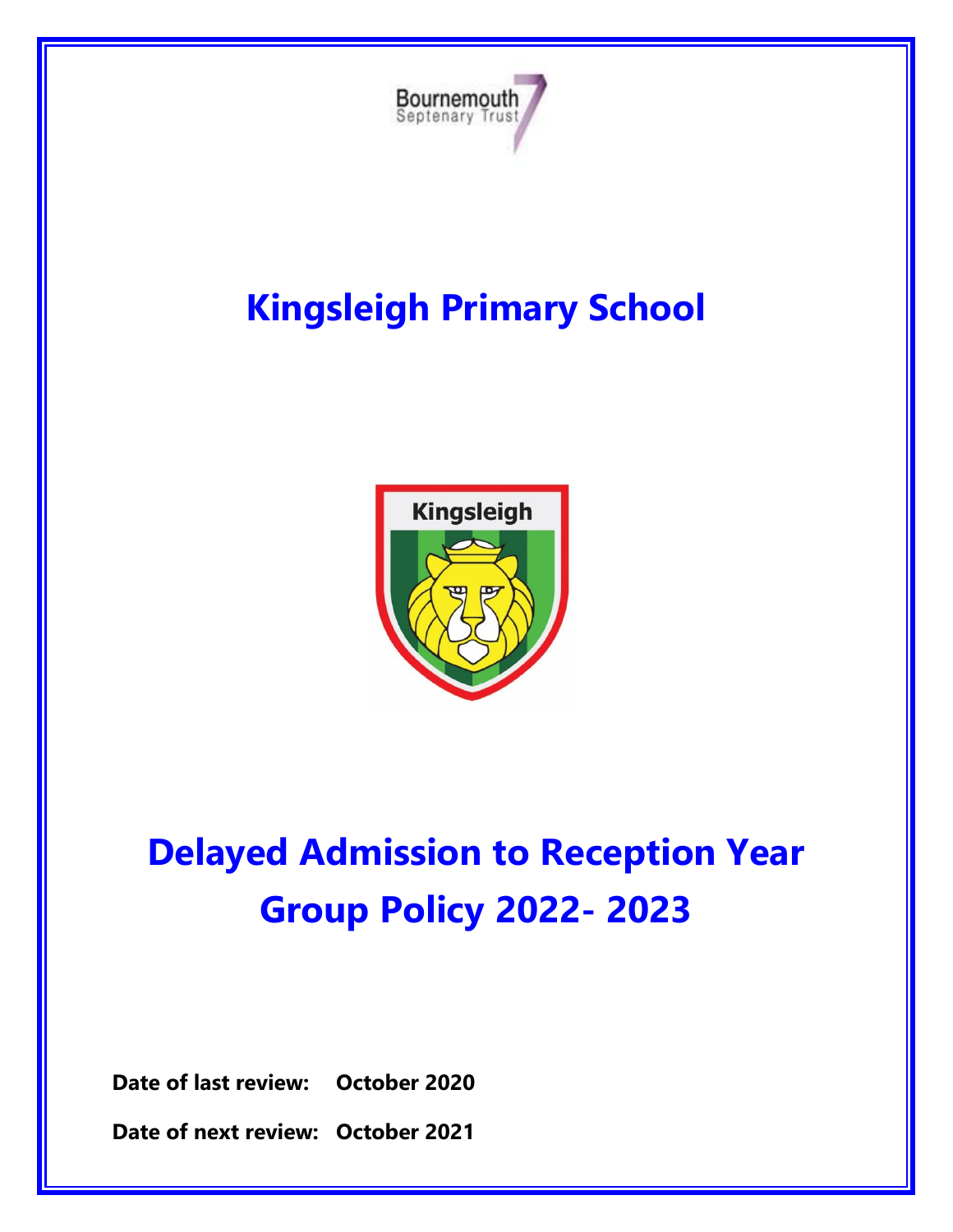#### **POLICY FOR DELAYED ADMISSION TO RECEPTION YEAR GROUP 2022-23**

**The Policy will apply to requests for summer born children to delay admission to Reception**

**PLEASE NOTE, AT THE TIME OF PUBLISHING WE ARE WAITING ON THE RELEASE OF A CONSULTATION BY THE DFE ON PROPOSED CHANGES TO THE EXISTING SCHOOL ADMISSIONS CODE.**

**IF NECESSARY, THIS POLICY WILL BE AMENDED IN LINE WITH ANY CHANGES TO THE CODE PUBLISHED AT A LATER DATE.**

#### **Introduction**

This policy document sets out the process and criteria for considering requests to delay admission to school for summer born children. This policy applies to all pupils with the exception of those holding or undergoing assessment for a statement of special educational needs/Education Health & Care Plan whose parent(s)/carer(s) should contact the Local Authority's Special Educational Needs Team for advice.

All other application forms should be submitted directly to the Local Authority Admissions Team.

# **Process for consideration of parental requests for Summer Born Babies to be admitted to Reception a year later than their chronological age group admission**

- 1. If a parent expresses an interest in applying for delayed entry to Reception, the Academy suggest that they arrange a meeting with the Headteacher to discuss their options.
- 2. If, after discussion with the Headteacher(s), the parents still wish to pursue an 'out of year' admission, they will be asked to complete and submit a 'Delayed Admission Application Form, together with supporting evidence to the School. This application form is available directly from the school.
- 3. The application form will ask parents to confirm that they understand the policy. If approved, any existing applications will be cancelled and the parents will need to re-apply for a place in Reception for the following year. This application must be submitted prior to the closing date of 15 January the following year. **At no time will they be able to hold school offers for their child in two year groups.**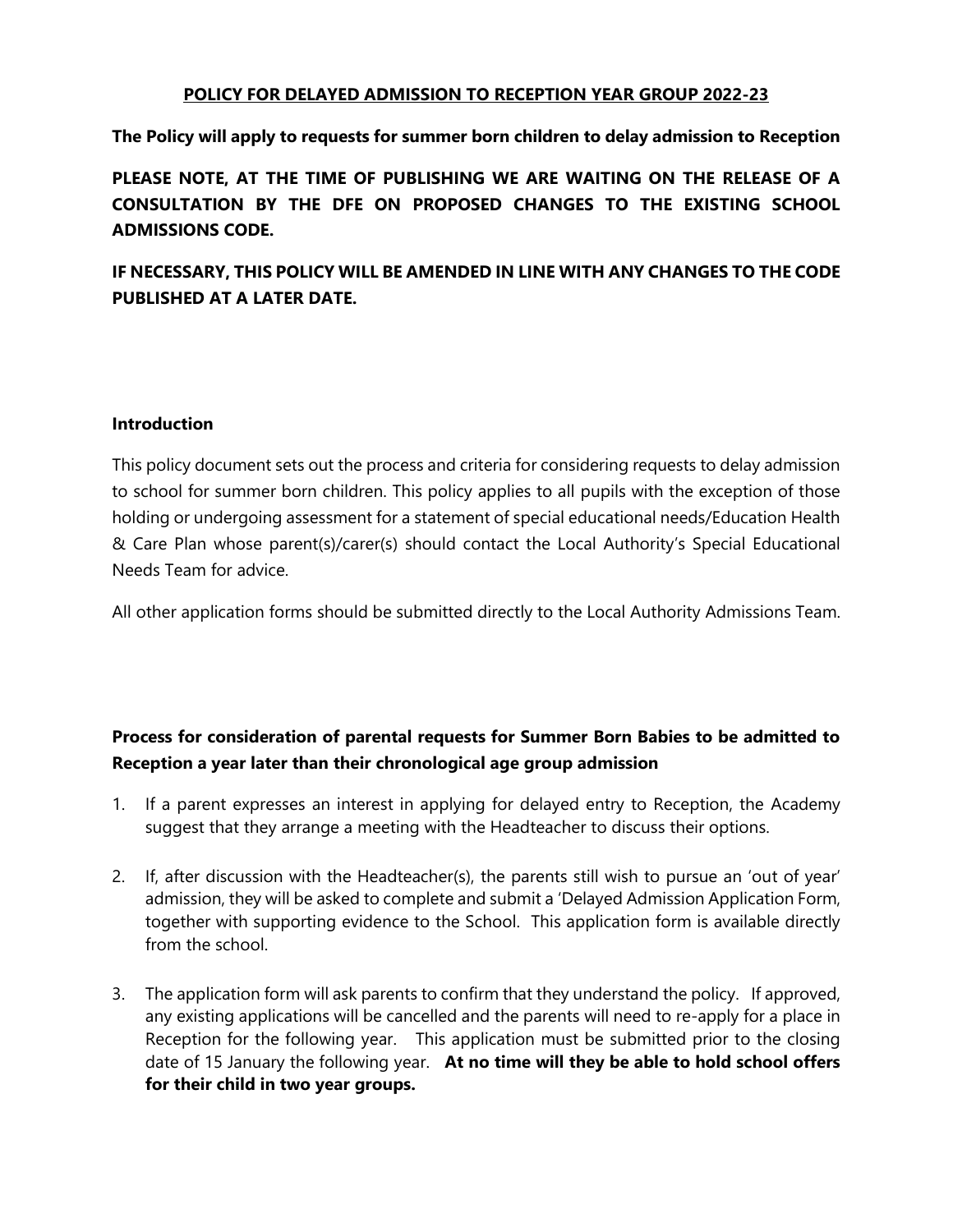- 4. Any applications made the following year will not be given special priority over applications for children falling naturally in that year group.
- 5. If the request for delayed admission is submitted after an offer of a school place in the child's chronological age group has been made, if it is subsequently approved that the child can delay admission the original offer will be withdrawn and offered to the next child on the waiting list.
- 6. The form will also ask for basic information about the child and the following information must be provided:
	- Clear reasons for the request
	- Information from the child's current nursery or pre-school if applicable
	- Assessments provided by the Pre-School Provider or Health Visitor from issues raised at the 2 year old check
- 7. In addition they may be asked to provide specific information/documentation such as:
	- Early Years reports and assessments where this is available
	- Existing professional reports and assessments e.g. educational psychology reports from Local Authority where this is available
	- Health information
	- Other relevant information and documentary evidence
- 8. A School Panel will meet to consider the request. The School Panel will be a mix of individuals with different roles and responsibilities and may include: the Headteacher of the school preference; an Early Years professional; a healthcare professional; an educational psychologist; an educational professional (in addition to the Headteacher of the school preference); an admissions officer; the parent/s of the child. The parents will be informed of the date that the School Panel will meet within 15 school days of receipt of their written request (application form and supporting evidence).
- 9. Parents along with the Local Authority will be informed of the recommendation of the School Panel in writing within 5 working days of the meeting.
- 10. As the Academy is its own admitting authority, the final decision on whether to allow delayed entry lies with them, taking note of the School Panel's recommendation.
- 11. The Academy will write out to parents within **5 working days** once a final decision has been made.

### **Criteria for agreement to out of year admissions**